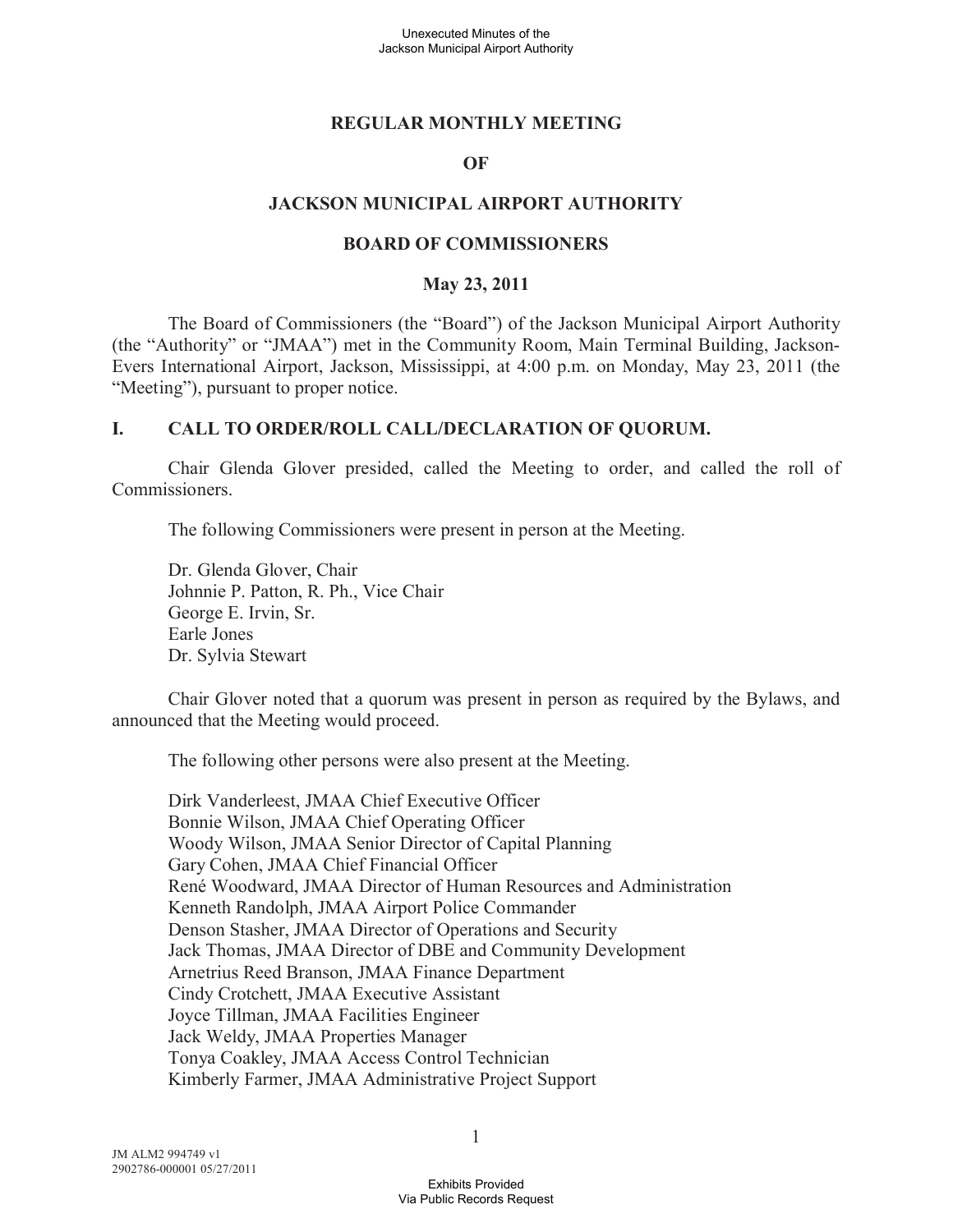Greg Mundy, IMDC John Calhoun, Integrated Management Services, P.A. Rod Hill, Integrated Management Services, P.A. Devon Jones, Integrated Management Services, P.A. Jonathan Stokes, Integrated Management Services, P.A. Aaron Morrow, Pace Global Matthew Waters, Pace Global Jacelyn Pritchett, Pritchett Engineering & Planning Alan Moore, Baker Donelson Bearman Caldwell & Berkowitz Jeff Wagner, Baker Donelson Bearman Caldwell & Berkowitz Alex Martin, Baker Donelson Bearman Caldwell & Berkowitz

# **II. APPROVAL AND EXECUTION OF MINUTES.**

# **A. Regular Monthly Meeting of the Board of Commissioners, April 25, 2011.**

# **B. Work Session of the Board of Commissioners, May 19, 2011.**

After discussion, upon motion duly made by Commissioner Patton, seconded by Commissioner Irvin, and unanimously approved by the affirmative votes of all Commissioners present, the minutes described above were approved as presented and directed to be filed in the appropriate minute book and records of the Authority.

# **III. PUBLIC COMMENTS.**

None.

# **IV. REPORTS.**

# **A. Chief Executive Officer.**

- 1. Airport Project Manager Summary, Period Ending April 30, 2011.
- 2. Airport Activity Statistics Report, Period Ending April 30, 2011.

Mr. Vanderleest directed the Board's attention to the Airport Project Manager Summary and the Airport Activity Statistics Report as found in the packet distributed to the Board prior to the Meeting (the "Packet"), and discussed these reports with the Board. A copy of the Packet is attached as an exhibit to the minutes of the Meeting.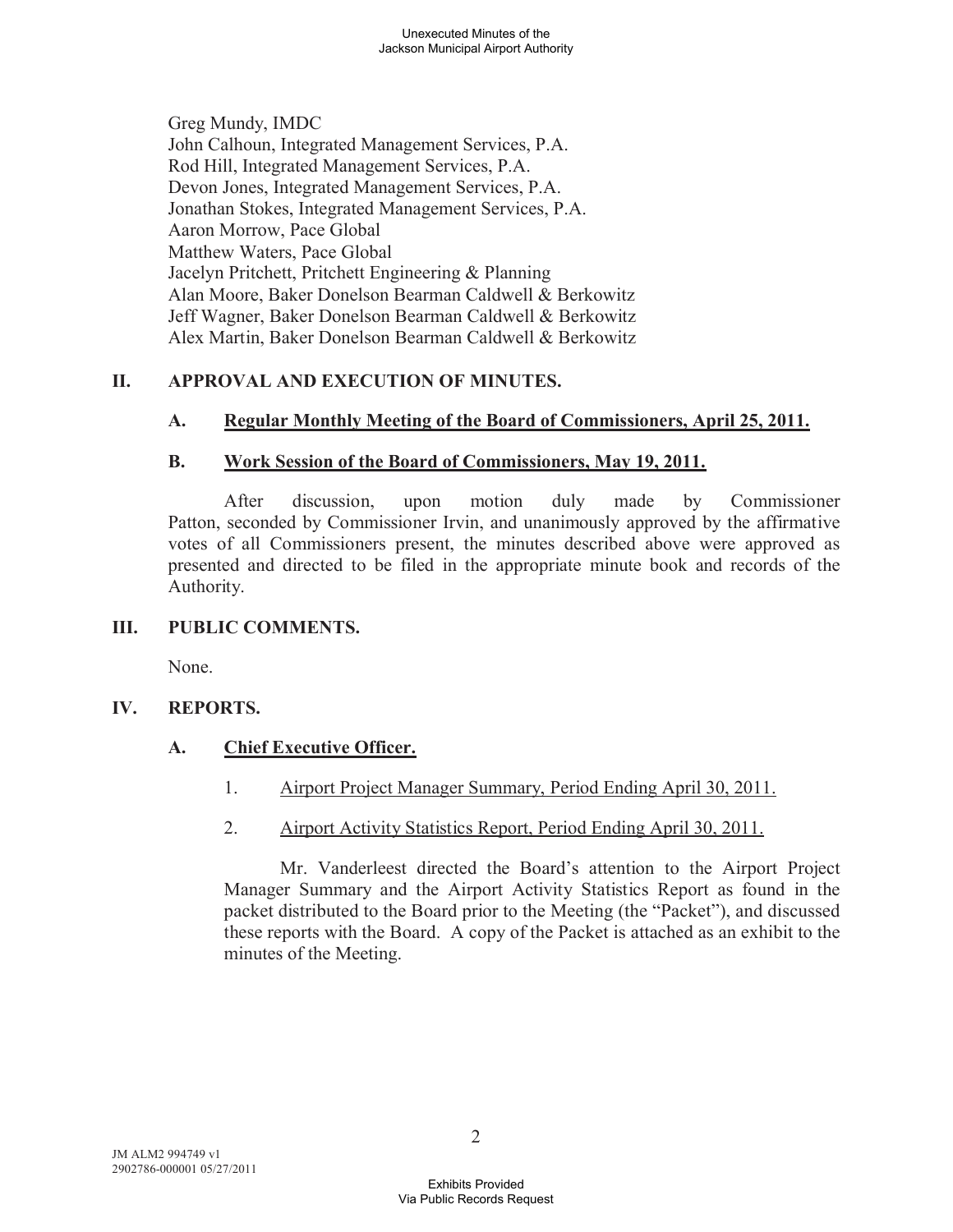- 3. Employee and Organizational Recognitions.
	- a. Employee of the Month, April 2011: Tonya Coakley, Access Control Technician, Department of Operations & Security.

Mr. Vanderleest recognized and commended Ms. Coakley for being named Employee of the Month for April 2011.

b. Employee of the Month, May 2011: Kimberly Farmer, Administrative Project Support, Capital Programming.

Mr. Vanderleest recognized and commended Ms. Farmer for being named Employee of the Month for May 2011.

- 4. Professional Development Recognitions.
	- a. Officer Reginald Smith, Certified Police Officer, Department of Public Safety – JMAA "Top Cop," Mississippi Center for Police and Sheriffs.

Mr. Vanderleest said that Officer Smith was not present at the Meeting, but that he would be recognized at a later date.

b. Commander Kenneth Randolph, Department of Public Safety – Associate of Science Degree in Criminal Justice, Virginia College.

Mr. Vanderleest recognized and commended Commander Randolph for receiving an Associate of Science Degree in Criminal Justice from Virginia College.

- 5. Other Matters.
	- a. Early Issue.

Mr. Vanderleest asked the Board to consider authorizing early issue of a \$200 payment to the Jackson Medical Mall for use of its auditorium for a public meeting in connection with JMAA's development of DBE Goals for fiscal years 2012 – 2014.

b. Emergency Procurement.

Mr. Vanderleest asked the Board to approve the emergency procurement of electrical repair services over the prior weekend, which was necessary to immediately repair and restore a power outage in the parking garage at JEIA.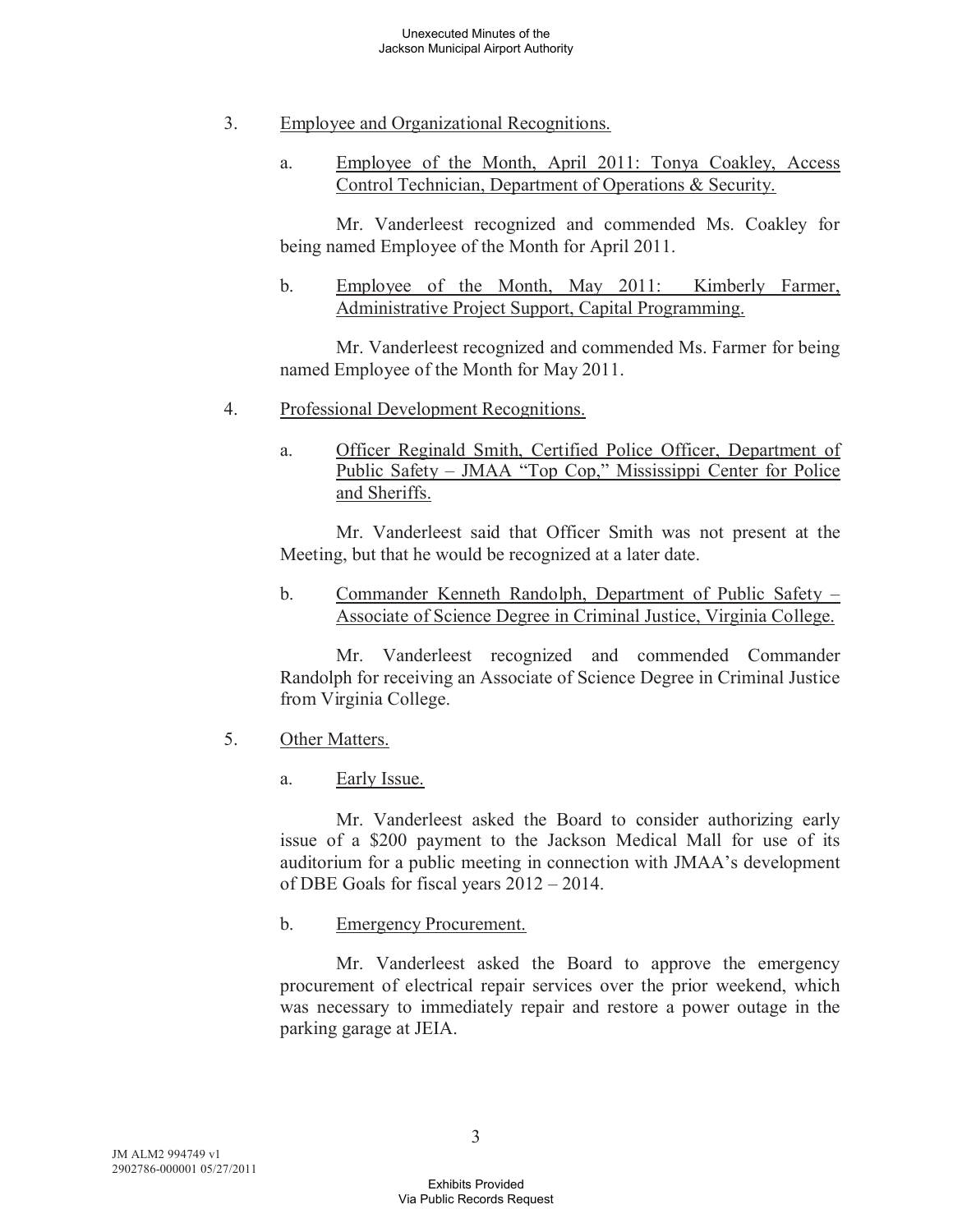After discussion, upon motion duly made by Commissioner Stewart, seconded by Commissioner Irvin, and approved by the affirmative votes of Commissioners Glover, Irvin, Jones and Stewart, with Commissioner Patton dissenting on Item 2 only below, the Board adopted the following resolution.

# **RESOLUTION APPROVING AND AUTHORIZING CERTAIN EARLY ISSUE AND EMERGENCY MATTERS**

**WHEREAS**, the staff of the Jackson Municipal Airport Authority (the "Authority") has recommended that the Board of Commissioners of the Authority (the "Board") (i) approve and authorize early issue of a \$200 payment to the Jackson Medical Mall for use of its auditorium for a public meeting in connection with JMAA's development of DBE Goals for fiscal years 2012 – 2014 (the "Early Issue") and (ii) approve the emergency procurement of electrical repair services over the prior weekend, which was necessary to immediately repair and restore a power outage in the parking garage at JEIA (the "Emergency Repair"); and

**WHEREAS**, the Board has considered said recommendations by the staff of the Authority;

**NOW, THEREFORE, BE IT RESOLVED**, the Board hereby determines that it would be in the best interests of and in furtherance of the duties and responsibilities of the Authority to, and the Board hereby does, take the following actions:

- 1. The Board hereby determines that the Early Issue is an appropriate and proper expense incurred in connection with the authorized responsibilities and duties of the Authority, and hereby approves and authorizes prompt payment of the Early Issue in the total amount of \$200.00.
- 2. The Board accepts the Memorandum dated this date (the "Certificate"), certifying the circumstances and justification for certain emergency electrical repairs in the parking garage at Jackson-Evers International Airport, and approves the repairs described in said Certificate, all as more particularly described in the Certificate.

# **B. Attorney.**

Mr. Moore said the attorneys had nothing to report at this time.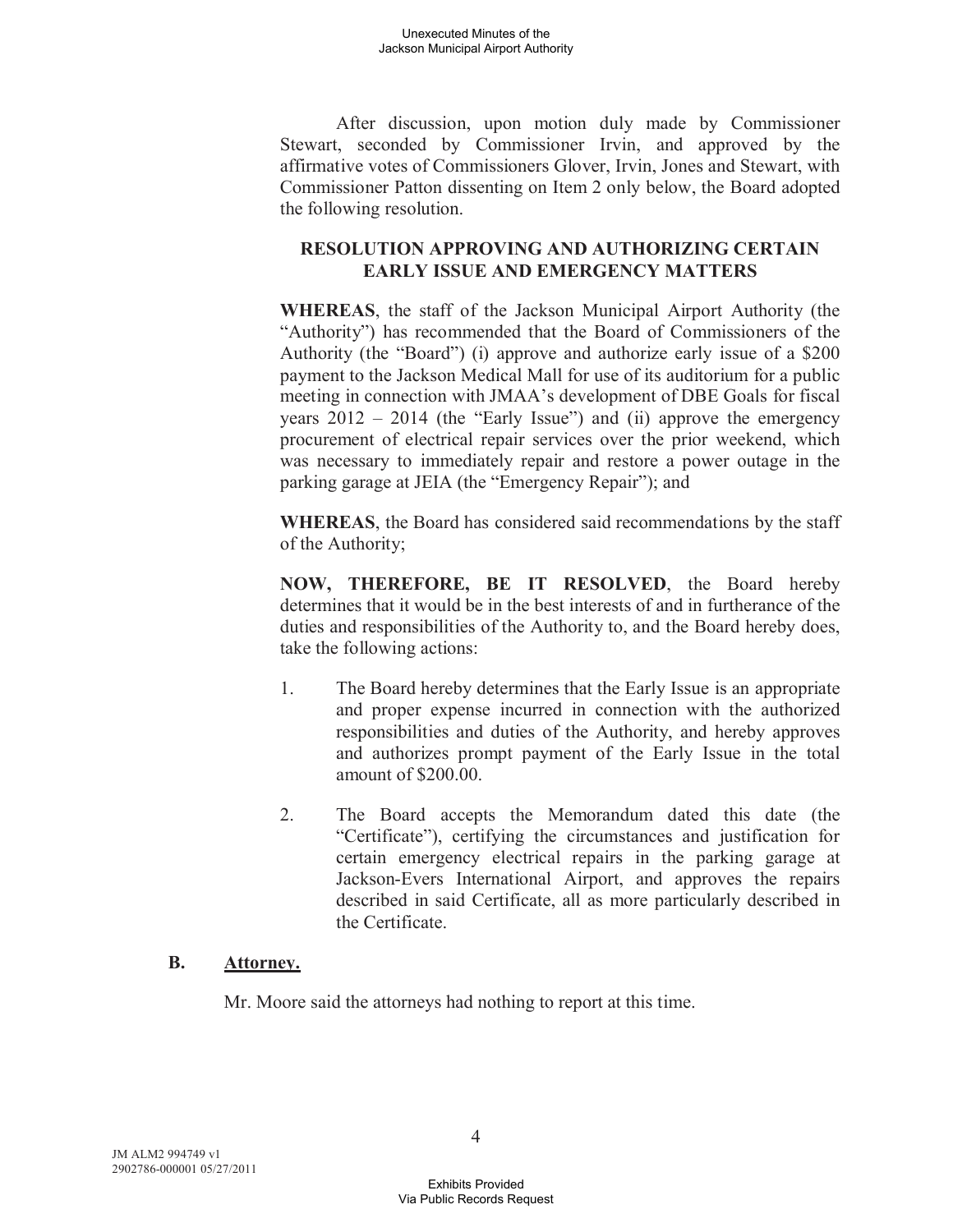#### **V. ACTION ITEMS.**

#### **A. Financial Matters.**

- 1. Financial Reports for April 2011.
	- a. Balance Sheet: Accept.
	- b. Income Statement: Accept.
	- c. Claims Docket for April 2011: Approve.

Mr. Vanderleest directed the Board's attention to the above referenced financial reports for April 2011 and the Claims Docket for April 2011, all of which were included in the Packet.

After discussion, upon motion duly made by Commissioner Jones, seconded by Commissioner Irvin, and unanimously approved by the affirmative votes of all Commissioners present, the Board adopted the following resolution.

# **RESOLUTION ACCEPTING FINANCIAL REPORTS FOR APRIL 2011 AND APPROVING AND AUTHORIZING PAYMENT OF CLAIMS DOCKET FOR APRIL 2011**

**WHEREAS**, the Board of Commissioners (the "Board") of the Jackson Municipal Airport Authority (the "Authority") has reviewed and considered (i) certain financial statements for the Authority for the month and period ending April 30, 2011 (the "Financial Reports"), and (ii) the Claims Docket of the Authority for the month of April 2011 (the "Claims"), both the Financial Reports and the Claims being (i) included in the packet distributed to the Board prior to the May 23, 2011, Regular Monthly Meeting of the Board, and (ii) incorporated herein by reference;

**NOW, THEREFORE, BE IT RESOLVED**, the Board hereby (i) accepts the Financial Reports and (ii) approves and authorizes payment of the Claims in the total amount of \$1,146,574.27.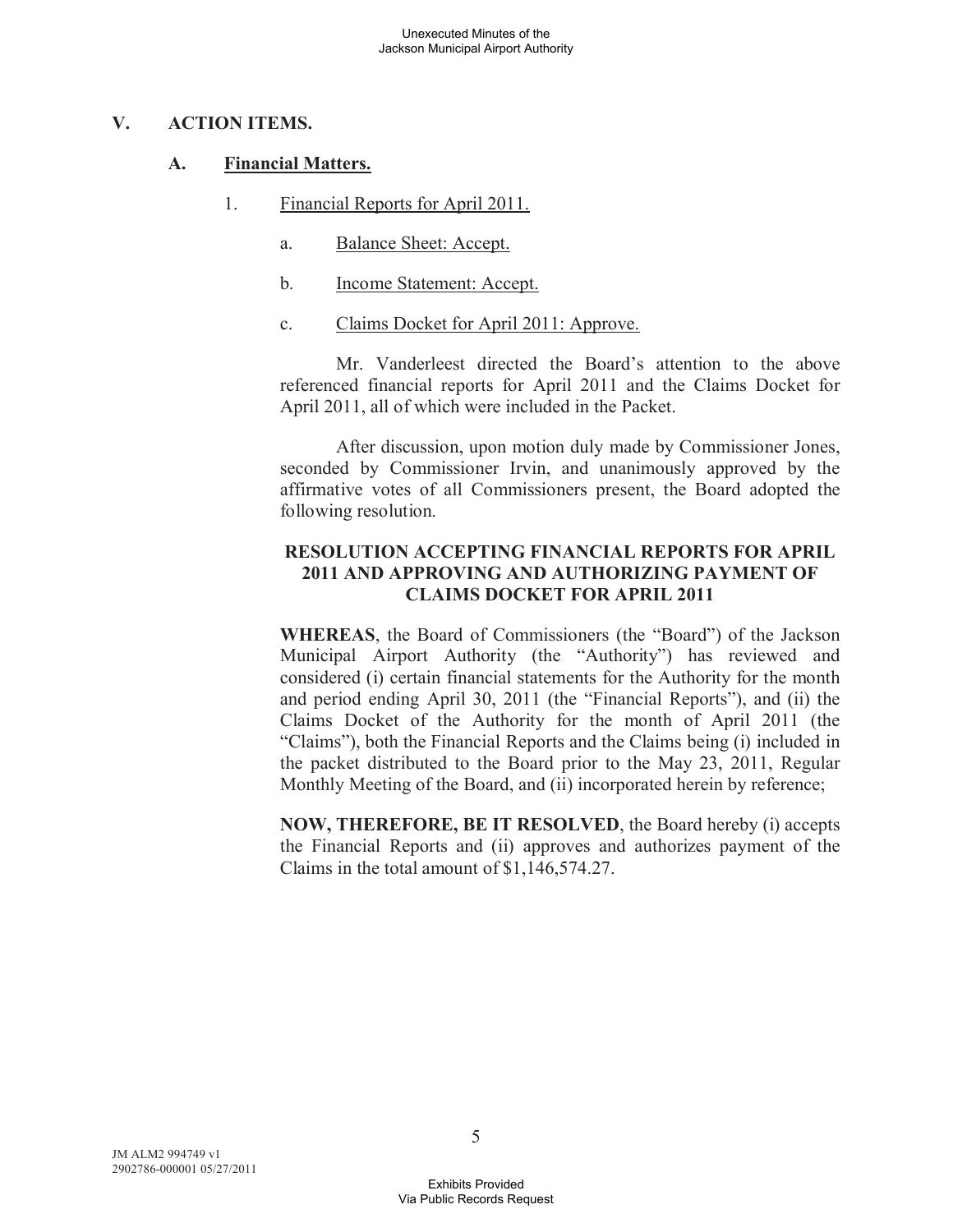# **B. Service Agreements.**

- 1. JMAA Contract No. 012-09-379, Feasibility Study for an Alternative Energy Collection and Distribution System, JEIA: Approve Amendment to Agreement.
- 2. Airport Advertising, JEIA: Approve Amendment to Agreement.
- 3. Rental Car Concessions Agreements, JEIA: Approve Amendment to Agreements.

Mr. Vanderleest directed the Board's attention to the memoranda in the Packet which described these matters, and discussed these matters with the Board. Mr. Vanderleest said that there had been no changes in these matters since their discussion at the Work Session of the Board on May 19, 2011.

After discussion, upon motion duly made by Commissioner Stewart, seconded by Commissioner Irvin, and unanimously approved by the affirmative votes of all Commissioners present, the Board adopted the following resolution.

# **RESOLUTION APPROVING AND AUTHORIZING CERTAIN ACTIONS WITH RESPECT TO CERTAIN SERVICE AGREEMENTS**

**WHEREAS**, the staff of the Jackson Municipal Airport Authority (the "Authority") has recommended that the Board of Commissioners of the Authority (the "Board") approve and authorize certain actions with respect to certain service agreements identified below, all as more particularly described in certain memoranda (i) included in the packet distributed to the Board prior to the May 23, 2011, Regular Monthly Meeting of the Board, and (ii) incorporated herein by reference (separately, each a "Memorandum;" collectively, the "Memoranda"); and

**WHEREAS**, the Board has reviewed the Memoranda and considered the recommendations therein by the staff of the Authority;

**NOW, THEREFORE, BE IT RESOLVED**, the Board hereby determines that it would be in the best interests of and in furtherance of the duties and responsibilities of the Authority to, and the Board hereby does, take the following actions:

1. The Board approves and authorizes negotiation and execution of that certain Amendment No. 2 to the Consultant Services Agreement with Pace Global Energy Services, LLC to provide funds for travel and other direct expenses associated with providing a briefing to the Board regarding the findings of the completed Feasibility Study for an Alternative Energy Collection and Distribution System at Jackson-Evers International Airport (JMAA Project No. 012-09) (the "Pace Amendment"), said Pace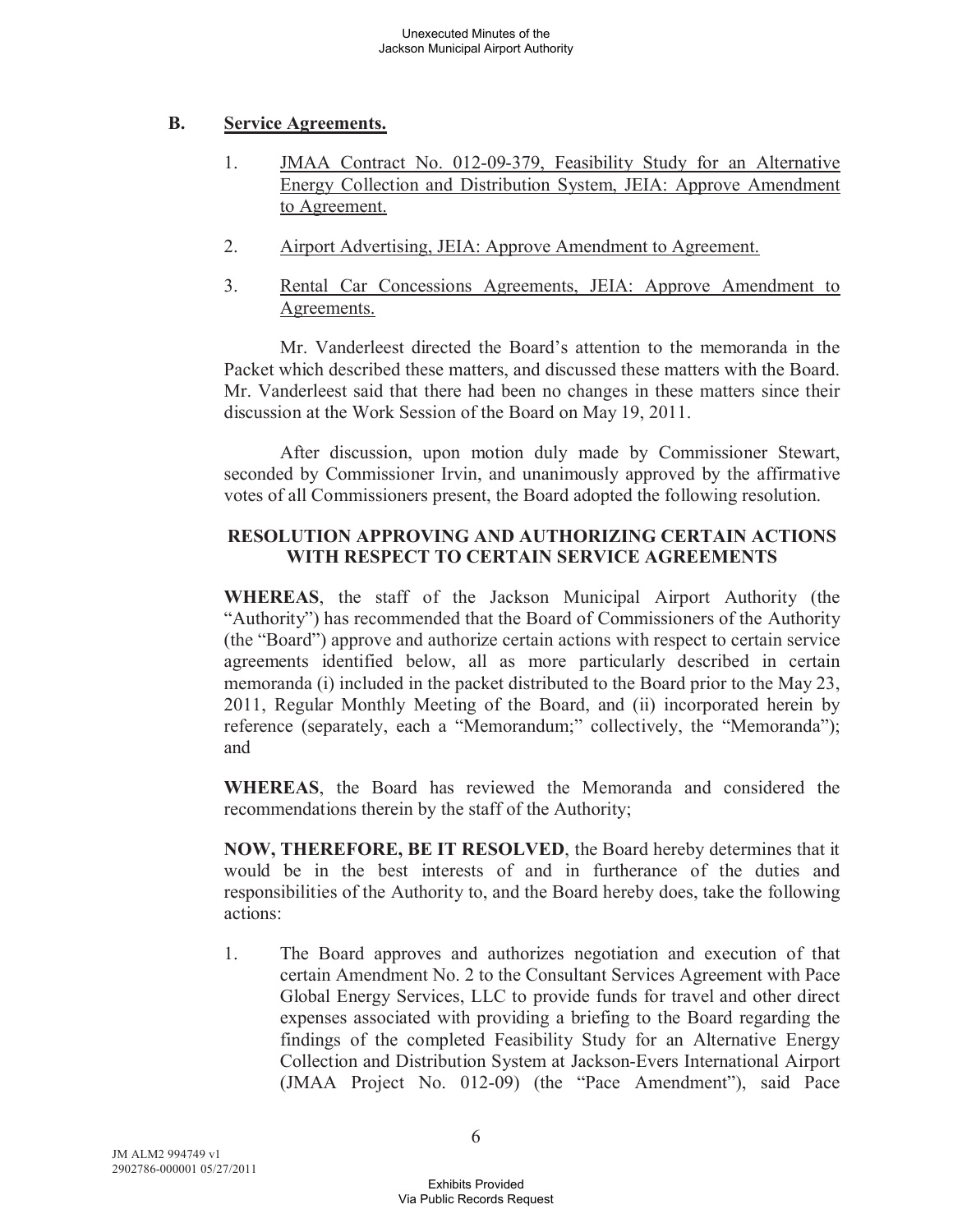Amendment to be in such form and to contain such terms and conditions consistent with the Memorandum dated May 9, 2011, which describes this matter, as may be deemed appropriate by the Chief Executive Officer of the Authority, as evidenced by his execution thereof.

- 2. The Board approves and authorizes extension of the existing agreement between the Authority and Interspace Airport Advertising for professional services in connection with the solicitation and placement of advertising in the Main Terminal Building at Jackson-Evers International Airport ("JEIA") for a term of one year (the "Interspace Renewal Agreement"), said Interspace Renewal Agreement to be in such form and to contain such terms and conditions consistent with the Memorandum dated May 9, 2011, which describes this matter, as may be deemed appropriate by the Chief Executive Officer of the Authority, as evidenced by his execution thereof.
- 3. The Board approves and authorizes negotiation and execution of amendments to the Non-Exclusive On-Airport Automobile Rental Concession Agreements (the "Rental Car Agreements") with the five existing rental car concessionaires (the "Rental Car Concessionaires") to extend the period covered by the Rental Car Agreements for a term of one year, said Rental Car Agreements to be in such form and to contain such terms and conditions consistent with the Memorandum dated May 9, 2011, which describes this matter, as may be deemed appropriate by the Chief Executive Officer of the Authority, as evidenced by his execution thereof.

# **C. Construction Projects.**

- 1. JMAA Contract No. 004-08-015, Passenger Boarding Bridges, JEIA: Approve Change Order No. 1.
- 2. JMAA Contract No. 007-09-014, East Parallel Runway 16L/34R Pavement Rehabilitation, JEIA: Approve Change Order No. 3.
- 3. JMAA Project No. 013-08, Hawkins Field Drainage Improvements, Phase III, HKS: Award Contract.
- 4. JMAA Project No. 005-11, Pavement Assessment and Repairs to Runway 16R/34L and Taxiways Alpha, Bravo and Charlie, JEIA: Authorize Negotiation of an Agreement.
- 5. JMAA Project No. 007-11, Assessment and Repair of Aircraft Parking Aprons, JEIA: Authorize Negotiation of an Agreement.
- 6. JMAA Project No. 013-11, Roof Replacement for the East Concourse and Tower Cab, JEIA: Authorize Negotiation of an Agreement.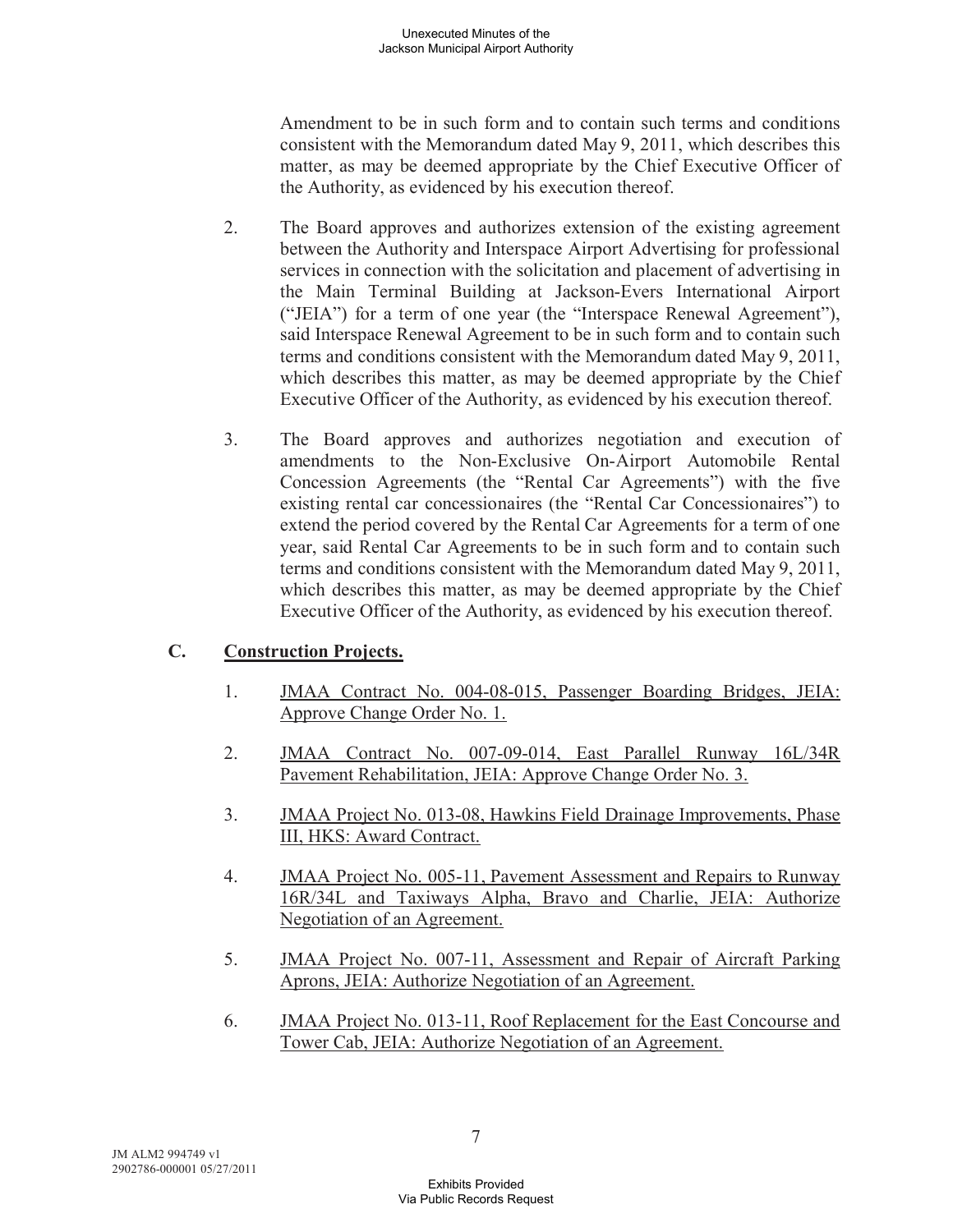Mr. Vanderleest directed the Board's attention to the memoranda in the Packet which described these matters, and discussed these matters with the Board. Mr. Vanderleest said that there had been no changes in these matters since their discussion at the Work Session of the Board on May 19, 2011.

During discussion, Chair Glover commended John Calhoun, founder of Integrated Management Services, P.A., for his recent selection as a national Champion of Change in Business by President Obama.

After discussion, upon motion duly made by Commissioner Patton, seconded by Commissioner Irvin, and unanimously approved by the affirmative votes of all Commissioners present, the Board adopted the following resolution.

#### **RESOLUTION APPROVING AND AUTHORIZING CERTAIN ACTIONS WITH RESPECT TO CERTAIN CONSTRUCTION PROJECTS**

**WHEREAS**, the staff of the Jackson Municipal Airport Authority (the "Authority") has recommended that the Board of Commissioners (the "Board") of the Authority approve and authorize certain actions with respect to certain construction projects identified below, all as more particularly described in certain memoranda (i) included in the packet distributed to the Board prior to the May 23, 2011, Regular Monthly Meeting of the Board, and (ii) incorporated herein by reference (separately, each a "Memorandum;" collectively, the "Memoranda"); and

**WHEREAS**, the Board has reviewed the Memoranda and considered the recommendations therein by the staff of the Authority;

**NOW, THEREFORE, BE IT RESOLVED**, the Board hereby determines that it would be in the best interests of and in furtherance of the duties and responsibilities of the Authority to, and the Board hereby does, take the following actions:

- 1. The Board approves and authorizes execution and accomplishment of Change Order No. 1 to Contract No. 004-08-015 with Fountain/Major Joint Venture II in connection with Project No. 004-08, Passenger Boarding Bridges at Jackson-Evers International Airport, as more particularly described in the Memorandum dated May 16, 2011, which describes this matter.
- 2. The Board approves and authorizes execution and accomplishment of Change Order No. 3 to Contract No. 007-09-14 with Rifenburg Construction, Inc. in connection with Project No. 007-09, East Parallel Runway 16L/34R Pavement Rehabilitation at Jackson-Evers International Airport, as more particularly described in the Memorandum dated May 16, 2011, which describes this matter.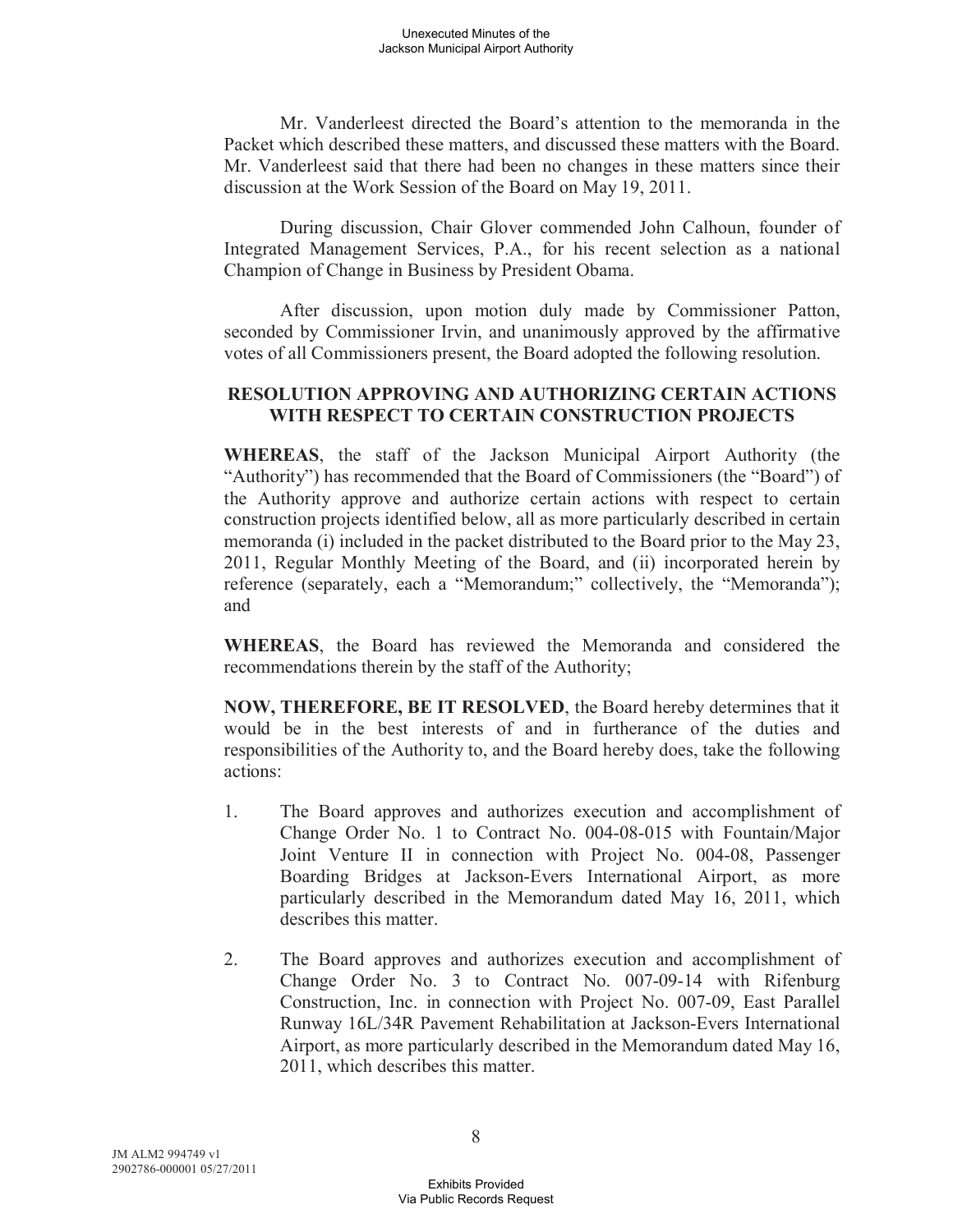- 3. The Board hereby (i) rejects the bids submitted by Garrett Enterprises, Inc. and Thweatt Construction, Inc. for JMAA Project No. 013-08, Hawkins Field Drainage Improvements – Phase III (the "Services") for the reasons cited in that certain Memorandum dated May 16, 2011, which describes this matter (the "Drainage Project Memorandum"); (ii) accepts the bid by Bulldog Construction Company, Inc. ("Bulldog") in the amount of \$248,436.00 as the lowest and best bid for the Services; and (iii) approves and authorizes execution and accomplishment of a contract with Bulldog to accomplish the Services (the "Bulldog Agreement"), said Bulldog Agreement to be in such form and to contain such terms and conditions consistent with the Drainage Project Memorandum, as may be deemed appropriate by the Chief Executive Officer of the Authority, as evidenced by his execution thereof.
- 4. The Board approves and authorizes negotiation of an agreement with Integrated Management Services, P.A. ("IMS") for certain professional design and construction oversight services in connection with an assessment of the current condition of the surfaces and lighting systems of Runway 16R/34L and Taxiways Alpha, Bravo and Charlie at Jackson-Evers International Airport (the "IMS Agreement"), the final form of said IMS Agreement to be submitted to the Board for review and approval, as more particularly described in the Memorandum dated May 16, 2011, which describes this matter.
- 5. The Board approves and authorizes negotiation of an agreement with Aviation Group of Mississippi, LLC ("AGM") for certain professional design and construction oversight services in connection with an assessment of the current conditions and repairs to the Main Terminal Building, South Cargo and general aviation parking aprons at Jackson-Evers International Airport (the "AGM Agreement"), the final form of said AGM Agreement to be submitted to the Board for review and approval, as more particularly described in the Memorandum dated May 9, 2011, which describes this matter.
- 6. The Board approves and authorizes negotiation of an agreement with Dale Partners Architects P.A. ("Dale Partners") for certain professional design and construction oversight services in connection with the Roof Replacement and Repair of the East Concourse and Tower Cab at Jackson-Evers International Airport (the "Dale Partners Agreement"), the final form of said Dale Partners Agreement to be submitted to the Board for review and approval, as more particularly described in the Memorandum dated May 11, 2011, which describes this matter.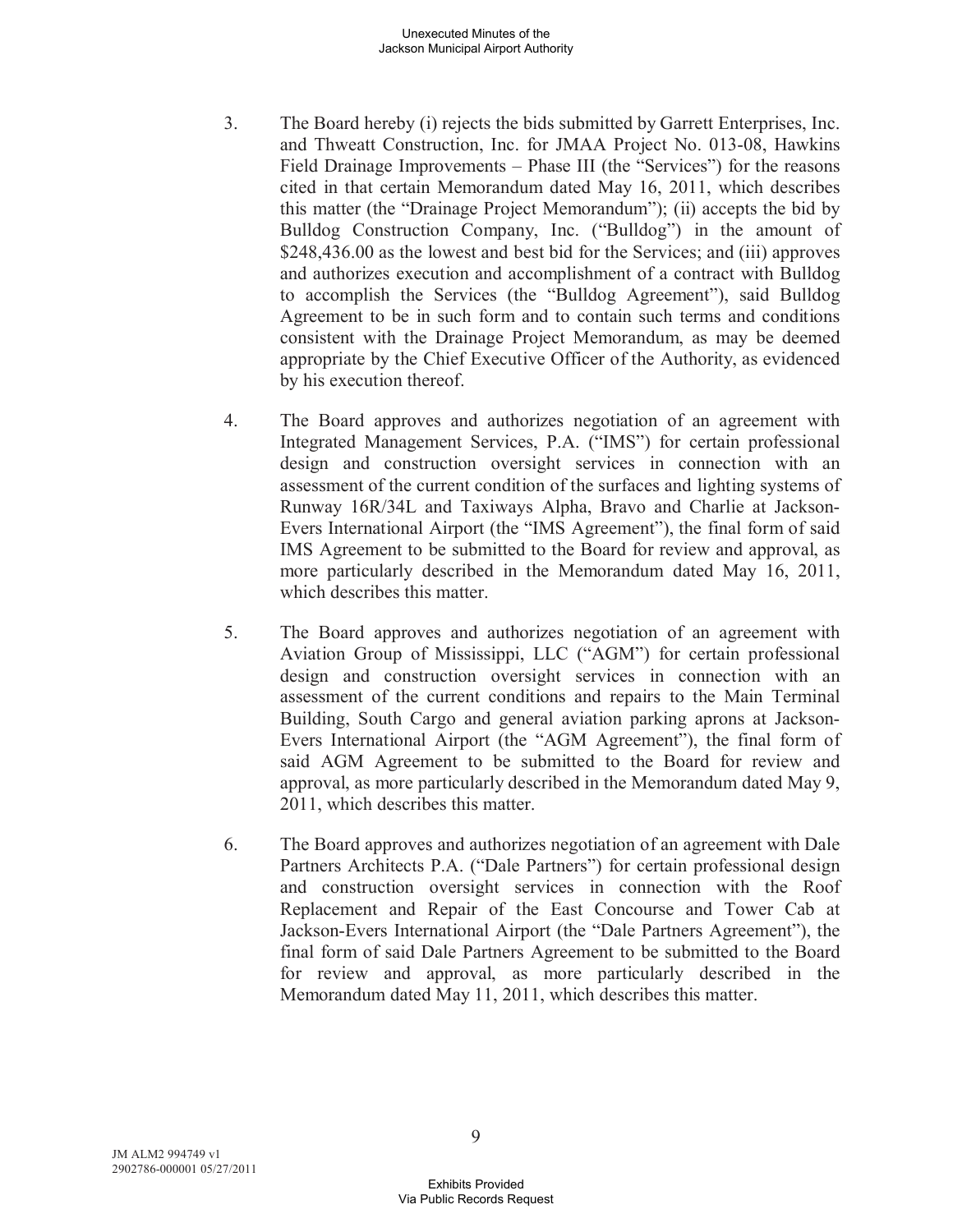# **D. Procurements.**

# 1. JMAA Project No. 004-11, Terminal Artwork Program, JEIA: Authorize Payment of Stipend.

Mr. Vanderleest directed the Board's attention to the memorandum in the Packet which described this matter, and discussed this matter with the Board.

After discussion, upon motion duly made by Commissioner Stewart, seconded by Commissioner Jones, and unanimously approved by the affirmative votes of all Commissioners present, the Board adopted the following resolution.

#### **RESOLUTION APPROVING AND AUTHORIZING PAYMENT OF STIPENDS IN CONNECTION WITH PROCUREMENT OF TERMINAL ARTWORK AT JACKSON-EVERS INTERNATIONAL AIRPORT**

WHEREAS, the staff of the Jackson Municipal Airport Authority (the "Authority") has recommended that the Board of Commissioners (the "Board") of the Authority approve and authorize payment of a \$1,000 stipend (the "Stipends") to each of three (3) short-listed applicants (the "Applicants") in connection with procuring artwork to be displayed in the Main Terminal Building at Jackson-Evers International Airport (JMAA Project No. 004-11) (the "Artwork Procurement"), said Stipends to be utilized to provide mock-ups of proposed compositions in connection with the Artwork Procurement, all as more particularly described in that certain memorandum dated May 16, 2011, (i) included in the packet distributed to the Board prior to the May 23, 2011, Regular Monthly Meeting of the Board, and (ii) incorporated herein by reference (the "Memorandum"); and

**WHEREAS**, the Board has reviewed the Memorandum and considered the recommendation therein by the staff of the Authority;

**NOW, THEREFORE, BE IT RESOLVED**, the Board hereby determines that it would be in the best interests of and in furtherance of the duties and responsibilities of the Authority to, and the Board hereby does, approve and authorize payment of the Stipends to the Applicants.

# **E. Grants.**

No action or discussion took place at the Meeting regarding grants.

# **F. Other Matters.**

1. Authorize Telepak Networks, Inc. to Install Fiber Optic Cable at JEIA.

Mr. Vanderleest directed the Board's attention to the memorandum in the Packet which described these matters, and discussed these matters with the Board.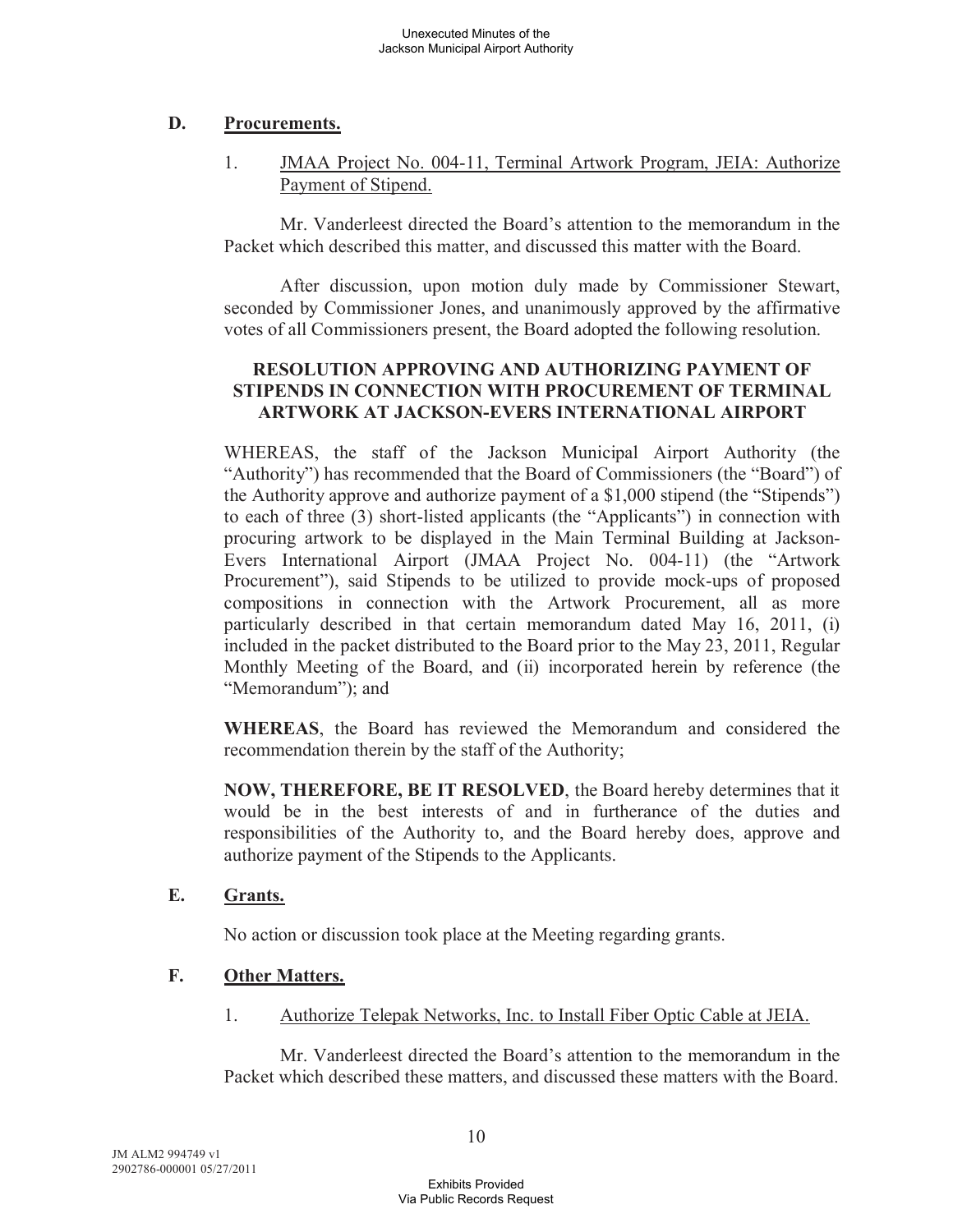After discussion, upon motion duly made by Commissioner Irvin, seconded by Commissioner Jones, and unanimously approved by the affirmative votes of all Commissioners present, the Board adopted the following resolution.

# **RESOLUTION APPROVING AND AUTHORIZING UTILITY LINE AGREEMENT WITH TELEPAK NETWORKS, INC. AT JACKSON-EVERS INTERNATIONAL AIRPORT**

**WHEREAS**, the staff of the Jackson Municipal Airport Authority (the "Authority") has recommended that the Board of Commissioners (the "Board") of the Authority approve and authorize negotiation and execution of a utility line agreement (the "Telepak Agreement") with Telepak Networks, Inc. to install an underground fiber optic communications cable at Jackson-Evers International Airport ("JEIA") to provide enhanced service to the Cellular South antenna system occupying leased space on the Authority's water tower and to the communications services room in the Main Terminal Building at JEIA (the "Services"), said Services to be completed at no cost to the Authority, as more particularly described in that certain memorandum dated May 9, 2011, and the attachment thereto, which are (i) included in the packet distributed to the Board prior to the May 23, 2011, Regular Monthly Meeting of the Board, and (ii) incorporated herein by reference (the "Memorandum"); and

**WHEREAS**, the Board has reviewed and considered the Memorandum and the recommendation therein by the staff of the Authority;

**NOW, THEREFORE, BE IT RESOLVED**, the Board hereby determines that it would be in the best interests of and in furtherance of the duties and responsibilities of the Authority to, the Board hereby does, approve and authorize negotiation and execution of the Telepak Agreement, said Telepak Agreement to be in such form and to contain such terms and conditions consistent with the Memorandum, as may be deemed appropriate by the Chief Executive Officer of the Authority, as evidenced by his execution thereof.

2. Policy for Artwork and Cultural Displays.

Mr. Vanderleest directed the Board's attention to the memorandum in the Packet which described these matters, and discussed these matters with the Board.

After discussion, upon motion duly made by Commissioner Irvin, seconded by Commissioner Jones, and unanimously approved by the affirmative votes of all Commissioners present, the Board adopted the following resolution.

# **RESOLUTION APPROVING AND ADOPTING POLICY FOR ARTWORK AND CULTURAL DISPLAYS**

**WHEREAS,** outside legal counsel and the staff of the Jackson Municipal Airport Authority (the "Authority") have recommended that the Board of Commissioners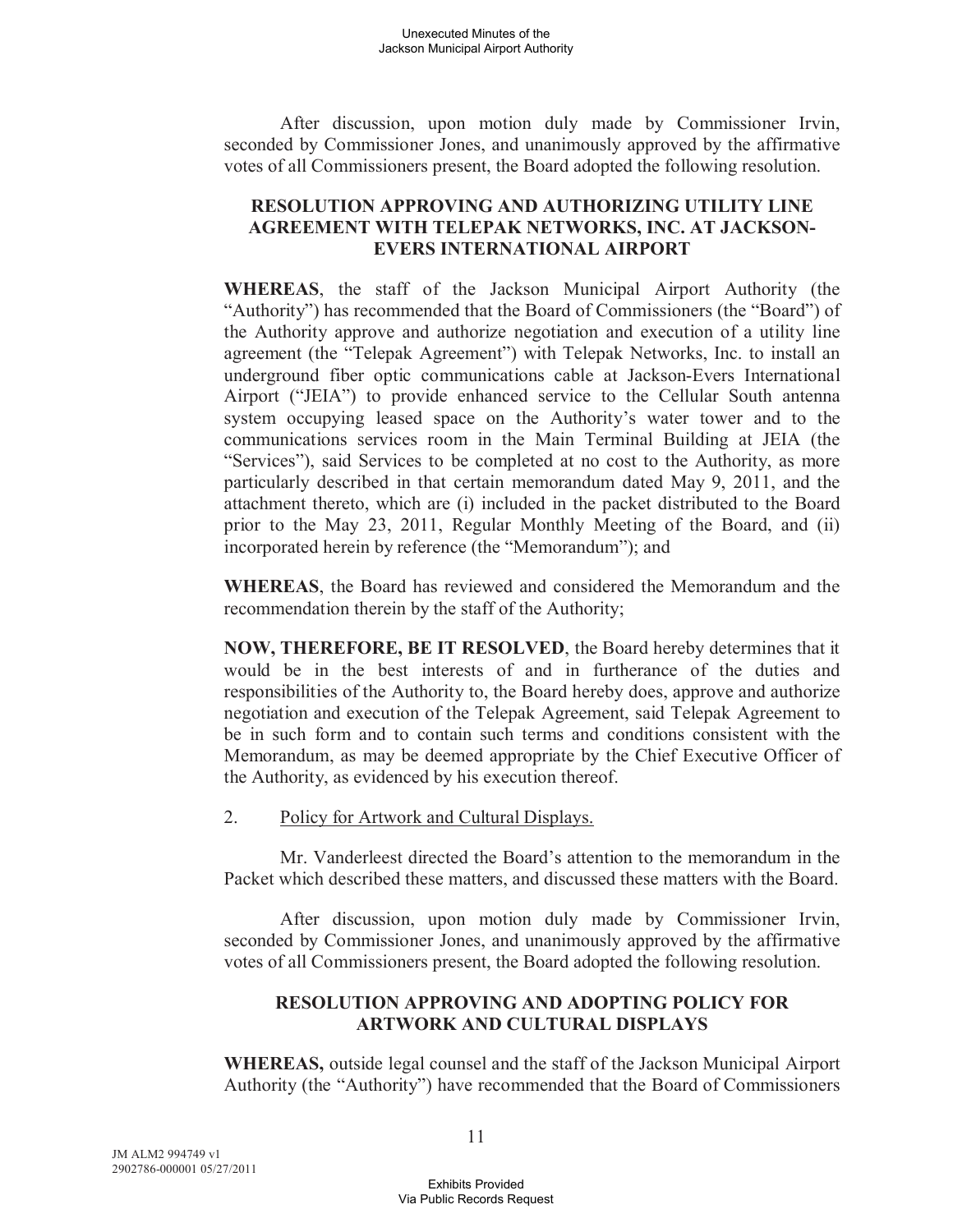(the "Board") of the Authority approve and adopt a certain new Airport Arts Program Policy (the "Policy"), a copy of which is (i) included in the packet distributed to the Board prior to the May 23, 2011, Regular Monthly Meeting of the Board, and (ii) incorporated herein by reference; and

**WHEREAS,** the Board has considered said recommendation and reviewed the Policy;

**NOW, THEREFORE, BE IT RESOLVED,** the Board hereby determines that it would be in the best interests of and in furtherance of the duties and responsibilities of the Authority to, and the Board hereby does, approve and adopt the Policy.

# 3. Sale of Surplus Equipment.

Mr. Vanderleest directed the Board's attention to the memorandum in the Packet which described these matters, and discussed these matters with the Board.

After discussion, upon motion duly made by Commissioner Irvin, seconded by Commissioner Jones, and unanimously approved by the affirmative votes of all Commissioners present, the Board adopted the following resolution.

#### **RESOLUTION DECLARING CERTAIN EQUIPMENT AS SURPLUS AND AUTHORIZING TRANSFER TO THE CITY OF BROOKSVILLE, MISSISSIPPI**

**WHEREAS**, the staff of the Jackson Municipal Airport Authority (the "Authority") has compiled a list of mobile radios and other equipment items that are no longer needed by the Authority for the conduct of its business (the "Surplus Property"), said list of Surplus Property being described in that certain memorandum dated May 3, 2011, which is (i) included in the packet distributed to the Board prior to the May 23, 2011, Regular Monthly Meeting of the Board, and (ii) incorporated herein by reference (the "Memorandum"); and

**WHEREAS**, the staff of the Authority has (i) advised the Board of Commissioners (the "Board") of the Authority that the Surplus Property is no longer needed by the Authority for the conduct of its business and should be declared surplus and has further advised the Board that the City of Brooksville, Mississippi (the "City") has expressed a need for the Surplus Property and a willingness to pay a nominal amount to the Authority for said Surplus Property, as set out in the Memorandum; and

**WHEREAS**, the Board has reviewed the Memorandum and considered said recommendation by the staff of the Authority;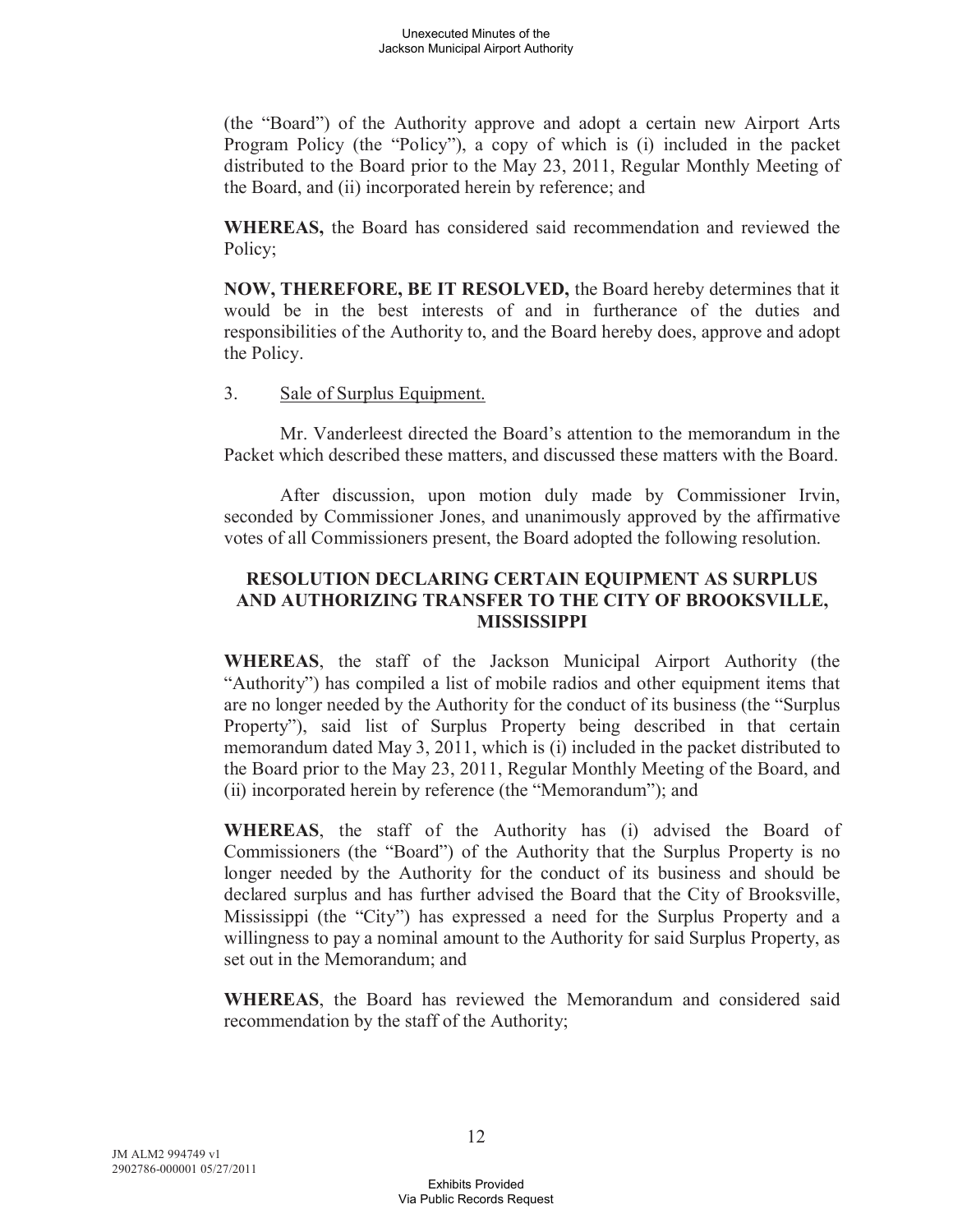**NOW, THEREFORE, BE IT RESOLVED,** the Board hereby finds and determines that (i) the Surplus Property is surplus and no longer needed for Authority purposes and is not to be used in the Authority's operations; (ii) the City has expressed a need and use for the Surplus Property, as set out in the Memorandum; and (iii) the sale of the Surplus Property to the City for a nominal amount will promote and foster the development and improvement of the Authority, the community in which it is located, and the City, and the civic, social, educational, cultural, moral, economic or industrial welfare thereof; and

**RESOLVED, FURTHER,** the Board hereby approves and authorizes the sale of the Surplus Property to the City for \$1.00, subject to proper documentation in accordance with applicable law.

#### 4. Review of Disadvantaged Business Enterprise Goal Setting Process for  $2012 - 2014$ .

Mr. Vanderleest told those gathered for the Meeting that during a Special Meeting of the Board immediately prior to the Meeting, Jack Thomas, Director of DBE and Community Development, had discussed a PowerPoint presentation with the Board, which described the process by which JMAA establishes DBE goals in accordance with the rules and regulations of the Federal Aviation Administration and Federal Transit Administration. A copy of the PowerPoint presentation is attached as an exhibit to the minutes of this Meeting. Mr. Vanderleest said at the conclusion of that presentation, Mr. Thomas recommended that the Board adopt the DBE goals set out in that PowerPoint for fiscal years 2012 – 2014, as required by the Federal Aviation Administration.

#### 5. Presentation on AIP/DBE Goals for FY2012 – 2014.

In light of the foregoing, Mr. Vanderleest asked the Board to consider at this time adoption of a DBE participation goal of 23.5% for AIP funded projects during fiscal years  $2012 - 2014$ , as set out in the PowerPoint presentation presented by Mr. Thomas and attached as an exhibit to the minutes of this Meeting.

After discussion, upon motion duly made by Commissioner Stewart, seconded by Commissioner Irvin, and unanimously approved by the affirmative votes of all Commissioners present, the Board adopted the following resolution.

#### **RESOLUTION ADOPTING DBE GOALS FOR FISCAL YEARS 2012 – 2014**

**WHEREAS**, the United States Department of Transportation, Federal Aviation Administration ("FAA") requires the Jackson Municipal Airport Authority (the "Authority") and other airports subject to its jurisdiction to develop a goal for a three year period for participation in Airport Improvement Program ("AIP")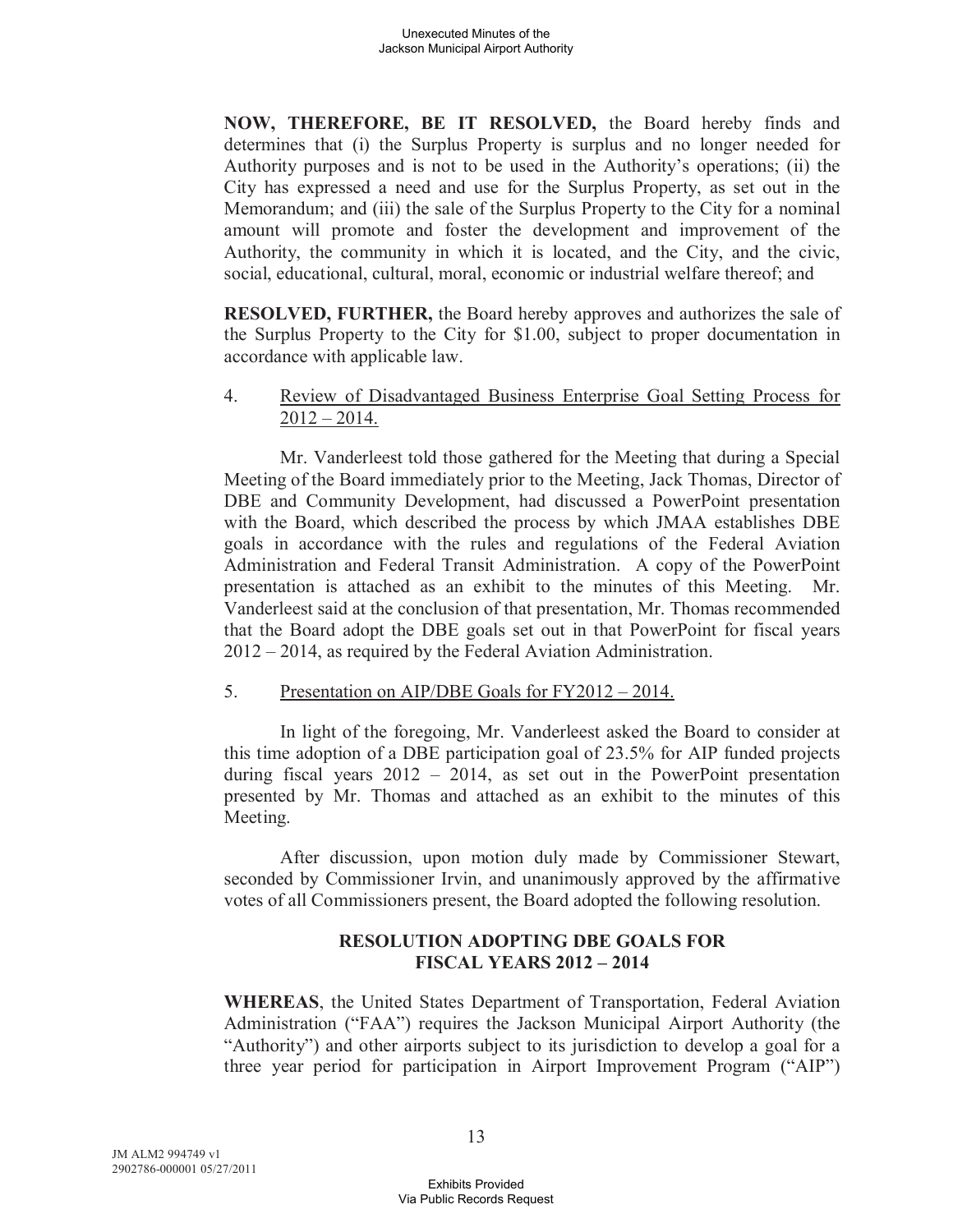funded projects by Disadvantaged Business Enterprises ("DBEs") as defined in said regulations (the "DBE Goal"); and

**WHEREAS**, Jack Thomas, JMAA Director of DBE and Community Development ("Mr. Thomas") has discussed with the Board of Commissioners (the "Board") of the Authority the process by which the Authority is required to establish the DBE Goal, as more particularly set forth in that certain PowerPoint presentation which was presented to and discussed with the Board at the Regular Monthly Meeting of the Board on May 23, 2011 (the "PowerPoint"), a copy of which is attached as an exhibit to the minutes of said meeting; and

**WHEREAS**, as set forth in said PowerPoint, Mr. Thomas and the staff of the Authority have recommended that the Board adopt a DBE Goal of 23.5% for fiscal years 2012 – 2014 on AIP funded projects; and

**WHEREAS**, the Board has reviewed and considered said PowerPoint and recommendation;

**NOW, THEREFORE, BE IT RESOLVED**, the Board hereby determines that it would be in the best interests of and in furtherance of the duties and responsibilities of the Authority to, and the Board hereby does, adopt a DBE Goal of 23.5% as set forth in the PowerPoint for fiscal years 2012 – 2014 on AIP projects.

# **VI. DISCUSSION: STRATEGIC INITIATIVES.**

No discussion or action was taken at the Meeting regarding strategic initiatives.